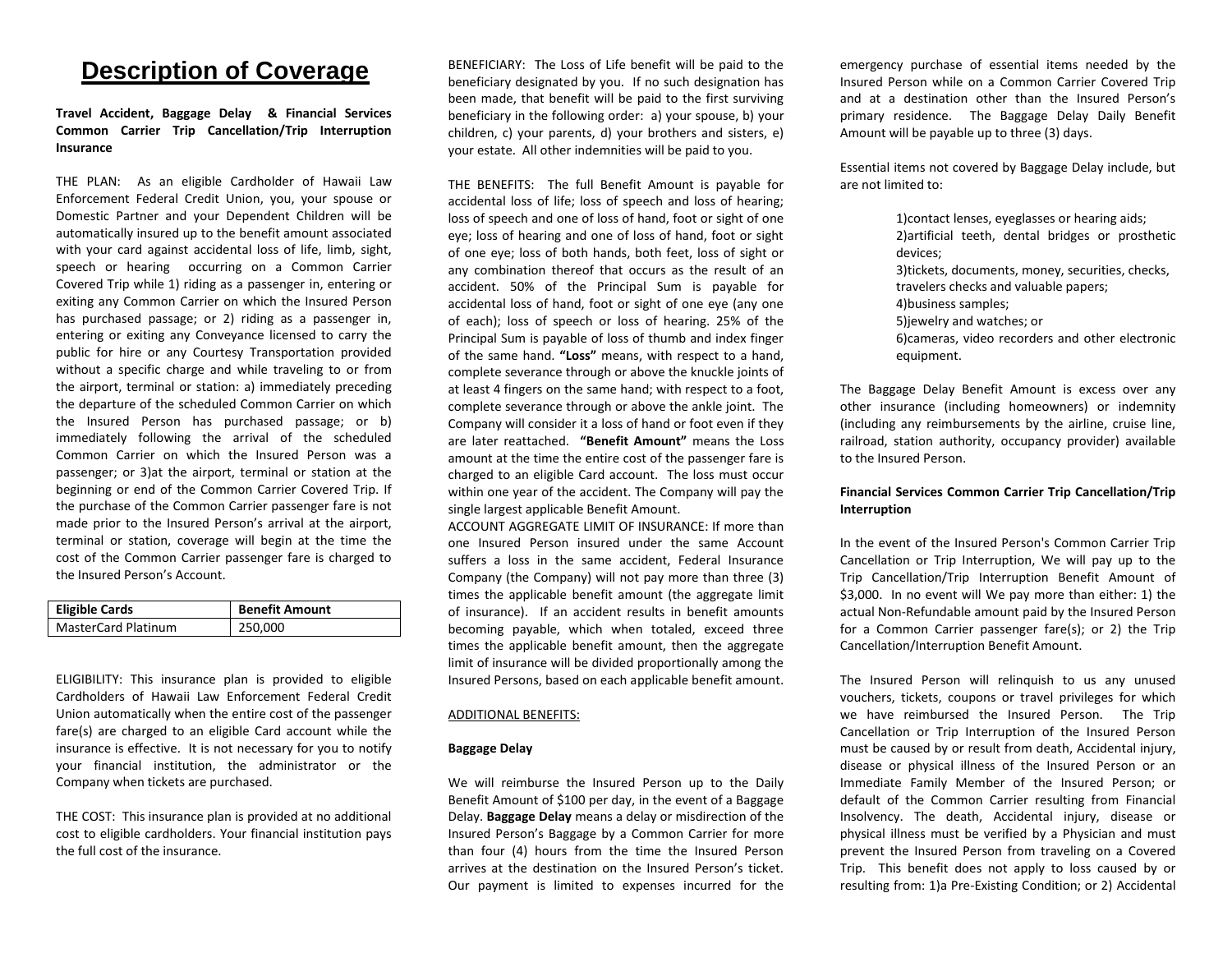Bodily Injuries arising from participation in interscholastic or professional sports events, racing or speed contests, or uncertified scuba diving; or 3) cosmetic surgery, unless such cosmetic surgery is rendered necessary as a result of a loss covered under this policy; or 4) the Insured or an Immediate Family Member being under the influence of drugs (except those prescribed and used as directed by a Physician) or alcohol; or 5) the Insured or an Immediate Family Member: a) traveling against the advice of a Physician; or b) traveling while on a waiting list for specified medical treatment; or c) traveling for the purpose of obtaining medical treatment; or d) traveling in the third trimester (seventh month or after) of pregnancy.

With respect to Financial Services Common Carrier Trip Cancellation/Trip Interruption, the Disease or Illness Exclusion does not apply.

**Financial Insolvency** means the inability of an entity to provide travel services because it ceases operations either following the filing of a petition for bankruptcy or as the result of a denial of credit or the inability to meet financial obligations. **Pre-Existing Condition** means illness, disease or Accidental injury of the Insured Person, Traveling Companion, Immediate Family Member of the Insured Person or Immediate Family Member of the Traveling Companion, for which medical advice, diagnosis, care or treatment was recommended or received within the sixty (60) day period immediately prior to the deposit date or booking date a Common Carrier Covered Trip. The taking of prescription drugs or medication for a controlled condition throughout this sixty (60) day period will not be considered to be a treatment of illness or disease. **Traveling Companion** means an individual who has made advanced arrangements with you to travel together for all or part of the covered trip. **Trip Cancellation** means the cancellation of Common Carrier travel arrangements when the Insured Person is prevented from traveling on a Common Carrier Covered Trip on or before the departure of the Covered Trip. **Trip Interruption** means the interruption of the Insured Person's Covered Trip either on the way to the point of departure or after departure of the Covered Trip.

DEFINITIONS: **Accident or Accidental** means a sudden, unforeseen and unexpected event happening by chance. **Accidental Bodily Injury** means bodily injury which is accidental, the direct cause of a loss, is independent of disease, illness or other cause and occurs while you are insured under this policy, which is in force. **Account**  means credit card accounts, debit card accounts, central bill accounts, checking accounts and savings accounts as set forth in the policy. **Accountholder** means any individual who is named on an open and active account with the Policyholder. **Cardholder** means an individual who is named on the account card issued by the policyholder. **Common Carrier** means any motorized land, water or air conveyance organized and licensed for the transportation of passengers for hire and operated by an employee or an individual under contract. **Common Carrier Covered Trip** means travel on a common carrier when the full fare for transportation has been charged to your account issued by the policyholder. **Credit Card** means a payment medium that takes the form of a credit card, credit plate, charge plate, courtesy card or other identification card or device issued to you. You may use the credit card to purchase, hire, rent or lease property or services. Credit Card does not include a debit card. **Debit Card** means a payment medium that takes the form of a card, plate or other identification card or device issued to you as an owner of a deposit account maintained by the issuer. You may use the debit card to purchase, hire, rent or lease property or services. Debit Card does not include credit card. **Dependent Child** means the primary insured person's unmarried child, dependent on the primary insured person for maintenance and support, under the age of 25, or classified as an incapacitated dependent child. **Domestic Partner** means a person designated by the primary insured person who is registered as a domestic partner or legal equivalent under the laws of the governing jurisdiction or who is at least 18 years of age and competent to enter into a contract; is not related to the primary insured person by blood; has exclusively lived with the primary insured person for at least 12 consecutive months; is not legally married or separated and has with the primary insured person at least 2 of the following financial arrangements: a joint mortgage or lease, a joint bank account, joint title to or ownership of a motor vehicle or status as a joint lessee on a motor vehicle lease or a joint credit card account with a financial institution. Neither the primary insured person nor domestic partner can be married to, nor in a civil union with, anyone else. **Immediate Family Member** means the insured person's spouse or domestic partner; children including adopted children or step-children; legal guardians or wards; siblings or siblings-in-law; parents or parents-in-law; grandparents or grandchildren; aunts or uncles; nieces and nephews. **Injury** means bodily injury

which is accidental; is the direct source of a loss; is independent of illness, disease or other cause and occurs while you are insured under this policy which is in force. **Loss** means accidental loss of foot, loss of hand, loss of hearing, loss of life, loss of sight, loss of sight of one eye, loss of speech, loss of thumb and index finger. Loss must occur within one year after the accident. **Loss of Foot** means the complete severance of a foot through or above the ankle joint. **Loss of Hand** means a complete severance, as determined by a physician, of at least 4 fingers at or above the metacarpal phalangeal joint on the same hand or at least 3 fingers and the thumb on the same hand. **Loss of Hearing** means permanent, irrecoverable and total deafness, as determined by a physician, with an auditory threshold of more than 90 decibels in each ear. The deafness cannot be corrected by any aid or device. **Loss of Property** means Baggage Delay. **Loss of Sight** means permanent loss of vision. Remaining vision must be no better than 20/200 using a corrective aid or device, as determined by a physician. **Loss of Sight of One Eye** means permanent loss of vision of one eye. Remaining vision in that eye must be no better than 20/200 using a corrective aid or device as determined by a physician. **Loss of Speech** means the permanent, irrecoverable and total loss of the capability of speech without the aid of mechanical devices, as determined by a physician. **Loss of Thumb and Index Finger** means complete severance, through the metacarpal phalangeal joints, of the thumb and index finger of the same hand, as determined by a physician. **Physician** means a licensed practitioner of the healing arts acting within the scope of his or her license to the extent provided by the laws of the jurisdiction in which medical treatment is provided. Physician does not include you, an immediate family member, your employer or business partner or the policyholder. **Policyholder** means PSCU **Proof of Loss** means written evidence acceptable to us that an accident, accident bodily injury or loss has occurred. **Specialized Aviation Activity** means use of a properly certified aircraft for flight on a rocket propelled or rocket launched aircraft. Specialized Aviation Activity shall include any flight which requires a special permit or waiver from a governmental authority having jurisdiction over civil aviation, whether or not such permit or waiver is granted. **Spouse** means your husband or wife who is recognized as such by the laws of the jurisdiction in which the primary insured person resides. **We, Us and Our** means Federal Insurance Company.